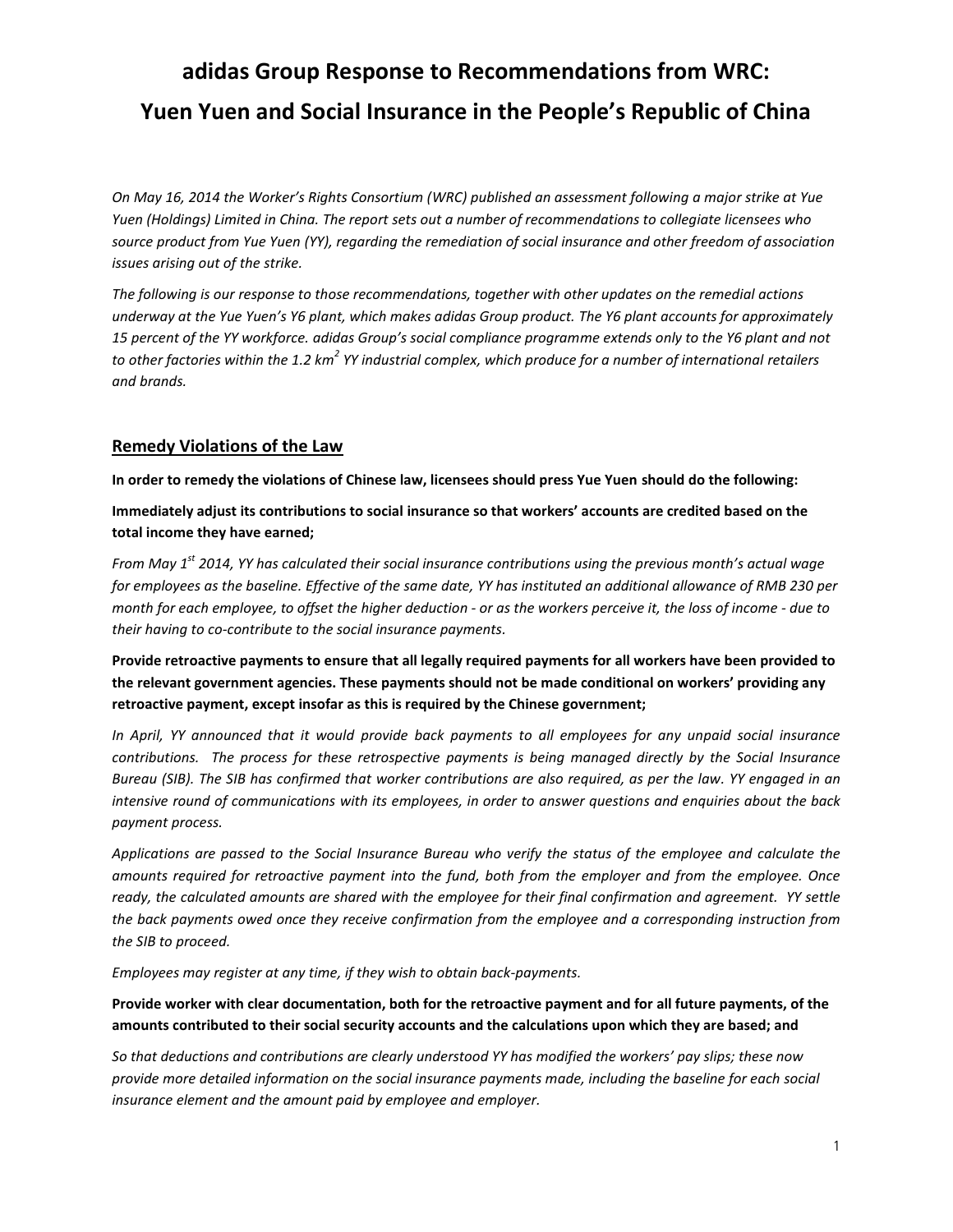*YY has set up a Social Insurance & Housing Fund Service Center in each of the seven factories within the Yue Yuen industrial complex. These centers provide employees with information on their entitlements and answer questions related to their social insurance or housing fund payments. In parallel with this, the Social Insurance Bureau has assigned case officers to work in each of the YY factories, providing training and answering questions from workers on their legal rights, on how to register into SI and housing funds, as well as the calculation of back payments.* 

*All retroactive payments are calculated by the Social Insurance Bureau directly. The SIB manage this process and inform those who have applied for back-payment of the amount they must contribute and the co-payments which are to be made by Yue Yuen.*

### *Provide workers with all contractually or legally mandated payments, including any such payments for food and housing.*

*From May 1st 2014, YY has calculated contributions to the local government's Housing Fund using the previous year's average wage as the baseline. The housing fund benefit requires workers and employers to pay an equal amount on a monthly basis, with the minimum annual contribution being 5% of the baseline. The local Housing Fund Bureau in setting up new accounts for those employees who had not previously registered in the system. YY's contributory payments and those of its employees were included in the June pay slips. With respect to back payments, YY is working closely with Housing Fund Bureau to define these and to develop the appropriate communications for their employees. YY has begun back payments. All employees who have completed the housing fund registration will be eligible for the payment of past unpaid contributions, effective from the date that they took up employment with the factory.*

### **Freedom of Association**

**In order to prevent further violations of workers' freedom of association, licensees should:** 

**Press for Lin Dong and any Yue Yuen workers still in custody as a result of their participation in the strike to be released, and for all charges against Lin and these workers based on the exercise of associational rights to be dropped, both by communicating directly to the relevant government bodies and urging Pou Chen to do so;** 

*We are surprised that the actions already taken by adidas, and previously shared with WRC, were not disclosed in your report to university community. The report leaves the impression that there was no engagement by brands to uphold the rights and freedoms of the workers, or the labour advocates who had offered advice and guidance during their strike.* 

*As we stated in our earlier communications, during the strike we engaged daily with YY and monitored any reported incidence or rumour of worker arrests. We also called for the authorities to stand down their riot police, so as to not inflame the situation or intimidate the workers. And although no workers were reportedly detained from Y6, the plant that makes product for adidas, we did promptly write to the Dongguan authorities calling for any detained YY worker to be released.* 

*With respect to the arrests of Mr. Zhang and Mr. Lin from Shenzhen Chunfeng Labor Disputes Services Center, we engaged with several labour rights groups in Southern China and offered our help to secure their release. Mr. Zhang was released by the police on April 25th, 2014. We wrote to the Dongguan mayoral office on April 29th, 2014, calling*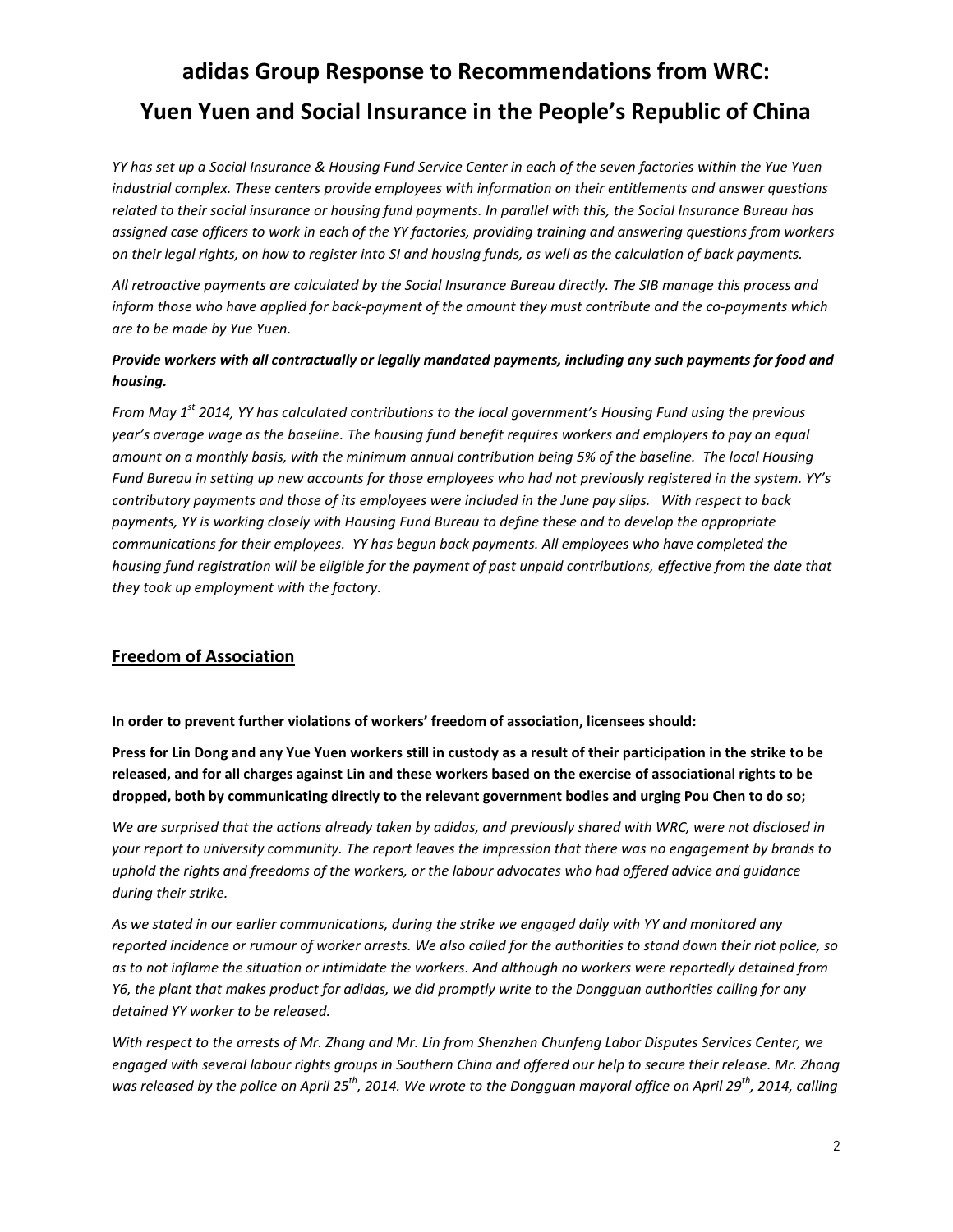*for Lin Dong's release. Mr. Lin was released on May 28th, 2014, without charge after a period of administrative detention.*

#### **Press Yue Yuen to allow all striking employees to return to work without penalty and refrain from any retaliation or discrimination against strikers; and**

*Throughout the course of the strike we actively engaged with workers, and responded to feedback received through our worker hotline service. We can confirm that at Y6, which produces for adidas, no worker was penalized or dismissed due to the strike. Moreover each worker received their full salary; no deductions were made due to their participation in the strike. There have been no reported incidences or allegation from workers that they have faced retaliation or discrimination.*

*We cannot confirm the allegation in your report that YY management physically prevented workers from joining the strike. There was no evidence of this at Y6 where our staff monitored closely the situation. What we observed was workers clocking-in in the morning, but then immediately leaving the work place and returning home. No one prevented them from doing so.*

#### **Press Yue Yuen to provide training to its managers and supervisors regarding international norms of freedom of association.**

*The industrial action at YY was led principally by middle managers and supervisors. Despite the government's legal restrictions on strikes these employees were able to express their grievances and mobilize the larger workforce to join them in their protest action. The process was largely peaceful, although there was a heavy police presence throughout the days of the strike.*

*As we have shared previously with WRC, the Dongguan authorities requested the City branch of the governmentmandated union to engage directly with the Yue Yuen workforce. They consolidate the workers' grievances and represented them in discussions with the Yue Yuen management. The City-level union remains active in its engagement with the workers, the factory management and the plant level union.*

*In order to enhance general knowledge and understanding on the freedom of association principles, adidas Group will conduct the following training:*

- *1. Provide refresher training on FOA for senior managers in Y6 and YY's Administrative Headquarter in Gaobu. The training will focus on adidas Group Workplace Standards on freedom of association and the application of our guidance on industrial dispute resolution.*
- *2. In parallel, we will provide freedom of association training to key staff in the Y6 Compliance Department, so that they can run their own training for supervisors and managers in the factory. adidas will closely monitor and track the execution of these training sessions.*

### **Audit Methodologies**

**University licensees must correct the gaps in their auditing practices that allowed Yue Yuen to under-contribute to workers' social security accounts for years. Both Nike and adidas should provide a detailed explanation of whether the noncompliance concerning social security contributions was detected by their auditors, and, if so, why it was not corrected or remedied. In addition, both licensees should adjust their internal guidance and**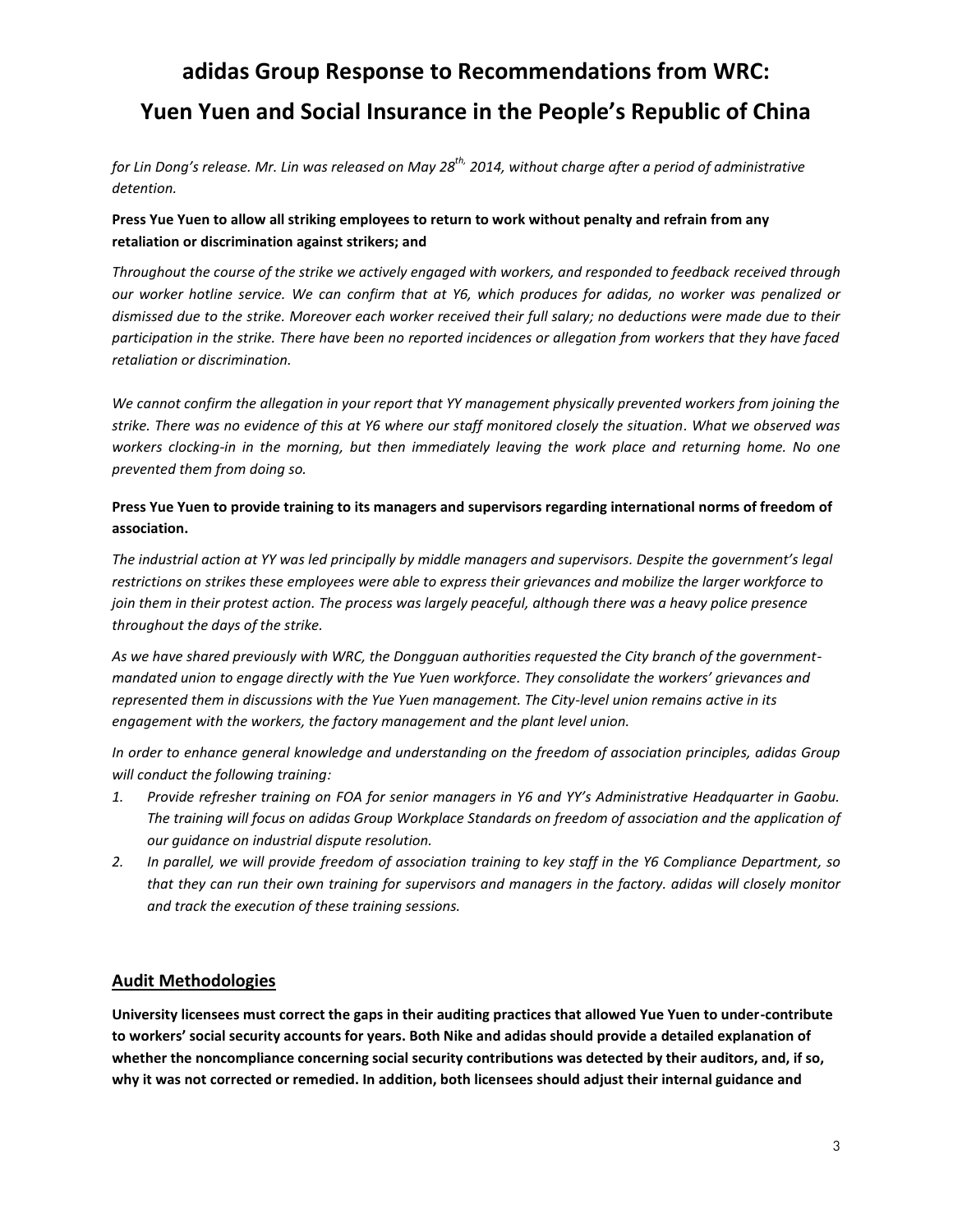### **auditing practices to make it clear that private agreements with local government authorities do not constitute a substitute for actual compliance with national laws.**

*It is not a question of detection it is a question of remediation. More specifically, how brand-led compliance programmes can address deeply embedded local government practices, at the same time ensuring business continuity and overcoming workers distrust of the social insurance system, a system that they are often unwilling to co-contribute to.*

*China's Social Insurance Law was 17 years in the making. Promulgated in 2010, it came into effect in July 2011. The national law sits at the apex of an administrative system which vests authority in local governments, who are required to deliver social security within their individual jurisdictions. Although the Social Insurance Law does mandate certain contribution levels, it functions "more as a statement of broad principles, leaving most of the implementation details for future clarification via additional regulations at the national and local level."<sup>1</sup>*

*For the past 20 years it has been local administrators, primarily in the provincial and municipal governments (that is, China's 333 prefecture cities and 31 provinces) who have been tasked to manage social security and housing funds. To add further to the administrative complexity, there are different social insurance schemes for urban enterprise workers and for rural migrant workers, as well as for other categories of insured persons, farmers, etc. This has created a high level of fragmentation and variability across the country.* 

#### *As the World Bank notes:*

*"Geographic fragmentation has been driven by differences in basic programme features across localities, and it is reinforced by low levels of pooling and differences in financial capacity of local governments. As a result, workers face differences across provinces, and even localities within provinces, in such important parameters as contribution rates, the wage base, benefit levels and rules for indexation." 2*

*In some localities local administrators have assigned penison contribution levels based on a specified wage, rather than based on an individual's payroll, as set out in the Social Insurance Law. Other authorities – due to their limited administrative capacities - simply negotiate a generic level of contribution for all insurances with the businesses in their locality. There is also variability in terms of the social insurance coverage which is supported by local governments in different parts of the country: at times not all 5 insurances are promoted, which itself departs from central government policy and legal mandates. Also the percentage of contribution by factory and worker can vary, as can the upper and lower wage bands for contributions; although that is permissable by law.*

*Given weak enforcement and other deficits in the social security system, coverage rates for social insurances have continued to fall short of State expectations, especially for migrant workers. The respected labour NGO, China Labour Bulletin, reported that:*

*"In 2011, there were a total of 359 million urban workers but less than 215 million of them had pensions. And out of a total of nearly 253 million migrant workers, only 41 million had joined the basic pension system, 46 million had health insurance and less than 24 million had unemployment insurance. However, 68 million migrant workers had work-related injury insurance, making up about 38 percent of all the 177 million workers covered by the scheme."<sup>3</sup>*

 $\overline{a}$ 

<sup>1</sup> China Labour Bulletin, *China's Social Security System*, 8 August 201[2 http://www.clb.org.hk/en/content/china%E2%80%99s-social-security-](http://www.clb.org.hk/en/content/china%E2%80%99s-social-security-system)

s<u>ystem</u><br><sup>2</sup> John Giles, Dewen Wang, and Albert Park, 'Expanding Social Insurance Coverage in Urban China', The World Bank, June 5, 2012, p.13

<sup>3</sup> China Labour Bulletin, *ibid.*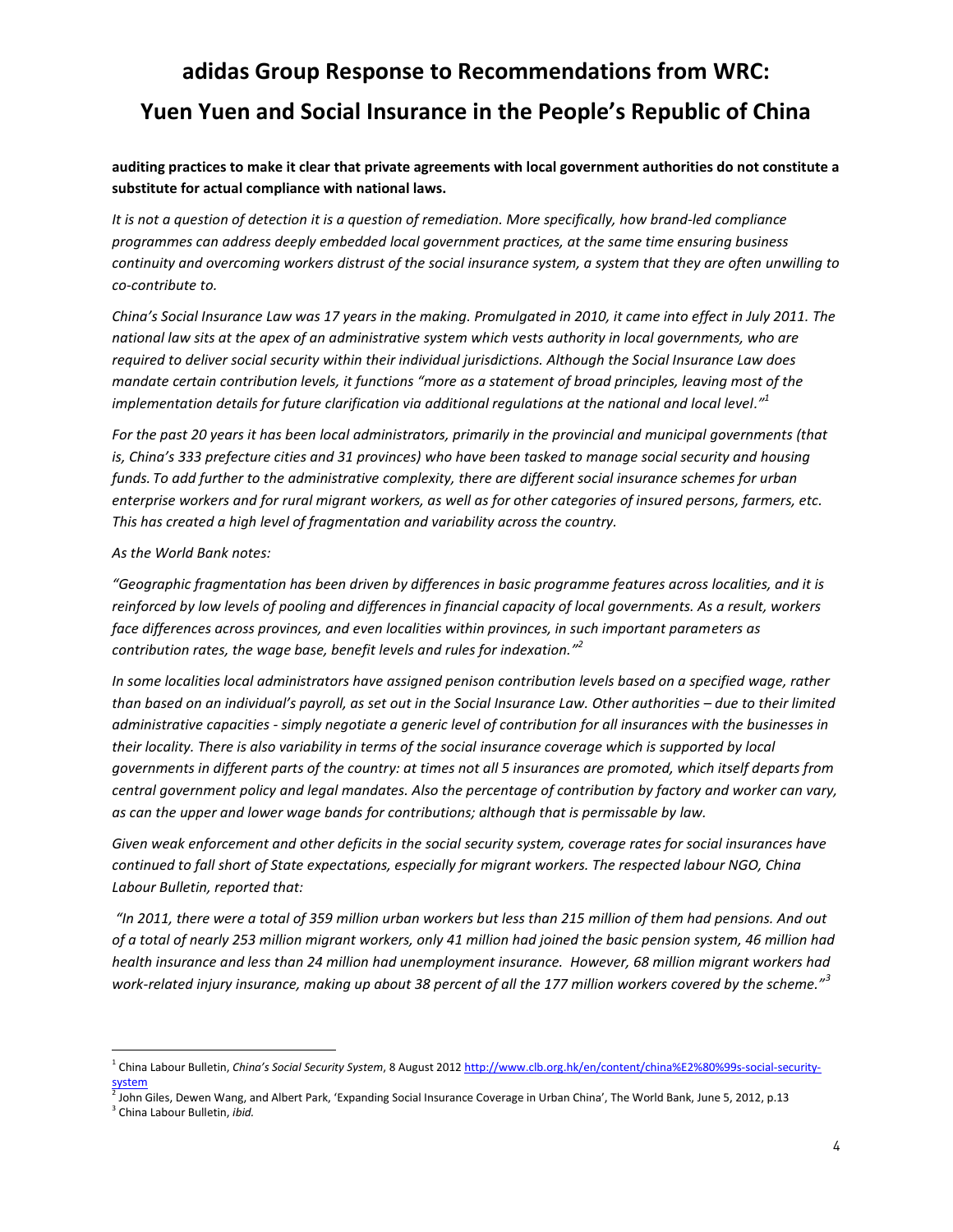*This means that of nearly 253 million migrant workers, only 26.8% had work-related injury coverage, 16% have a basic pension, 18% had health insurance, and less than 9% had unemployment insurance.* 

*In parallel with the administrative hurdles, there has been resistance from workers who have been unwilling to enrol and share in the co-payment of pension and unemployment insurance, which is mandated by law. This is due to the disproprortionately high cost of those contributions (being 11 percent of total wages) and a lack of faith in securing any future payout from these funds. Indeed, the central government has yet to enable an easy transfer of funds from one city to another and currently the system is not able to integrate rural and urban social security. Graft and corruption also plays its part in the low levels of confidence in the administration of these funds.<sup>4</sup>*

*As recent research by World Bank concludes:*

*"Financed by a combined employer and employee contribution of 40 to 42 percent of payroll for the five basic insurance programs and a further 10 percent or even more for housing funds, China's urban social insurance system carries heavy burdens for both employers and workers, and has significant implications for China's long–run competitiveness. Moreover, the high implied tax wedge likely encourages informalization of the labor market: employers under report wages and game the system in numerous ways, while workers have incentives to opt out of formal contracts and participation in social insurance schemes." 5*

*To address these challenges adidas Group's compliance programme has pressed suppliers to develop remedial plans which drive up the number of workers registered in the social security system. We have seen good progress, with enrolment levels in adidas' suppliers well above the national averages cited earlier. At Yue Yuen for example, enrolment levels across the 5 insurances in the adidas production plant had reached almost 100 percent for those eligible to enrol, far higher than other manufacturing operations in Gaobu district.*

*Progressively we are also seeking to secure higher premium payments, but this calls for each supplier factory to gain the support and cooperation of its workforce and the local government, in terms of raising the contribution levels, with the ultimate goal of meeting the national requirements. It also requires suppliers themselves to make the necessary financial commitment to these funds.*

*To overcome the workers' concerns and lack of trust in the social insurance system, we have recommended that our suppliers conduct intensive training and communication with their workforce, together with local government, to build better awareness and understanding about the legal requirements and long term benefits of social security.* 

*In the case of YY, the local social insurance and housing fund bureaux have assigned personnel to liaise directly with the workers to answer their questions and concerns. Local government officials from Hunan, the home province of the majority migrant workers employed at YY, were also invited to visit, to provide assurances to workers about the long term security and access to pensions in the provident fund. Such activities have been spurred of course by the recent strike.* 

*Elsewhere however, securing cooperation from local government remains a significant barrier to achieveing compliance. Our audit teams have engaged with local government officers and are fully aware of the embedded attitudes, which includes widespread opposition to raising contribution rates if this sets a precedent which can not be sustained by other businesses operating in the same locality.* 

 $\overline{a}$ 

<sup>&</sup>lt;sup>4</sup> China Labour Bulletin, *ibid*, notes that the National Audit Office's first thorough **[audit of the system in 2012](http://www.scmp.com/portal/site/SCMP/menuitem.2af62ecb329d3d7733492d9253a0a0a0/?vgnextoid=9622b369e38e8310VgnVCM100000360a0a0aRCRD&ss=China&s=News)** discovered over 1.7 billion yuan in funds had been misused by local governments. Nearly a third of the money was used for unauthorized financial investments, according to the report.

<sup>5</sup> Giles, et al, *ibid*, p.9-11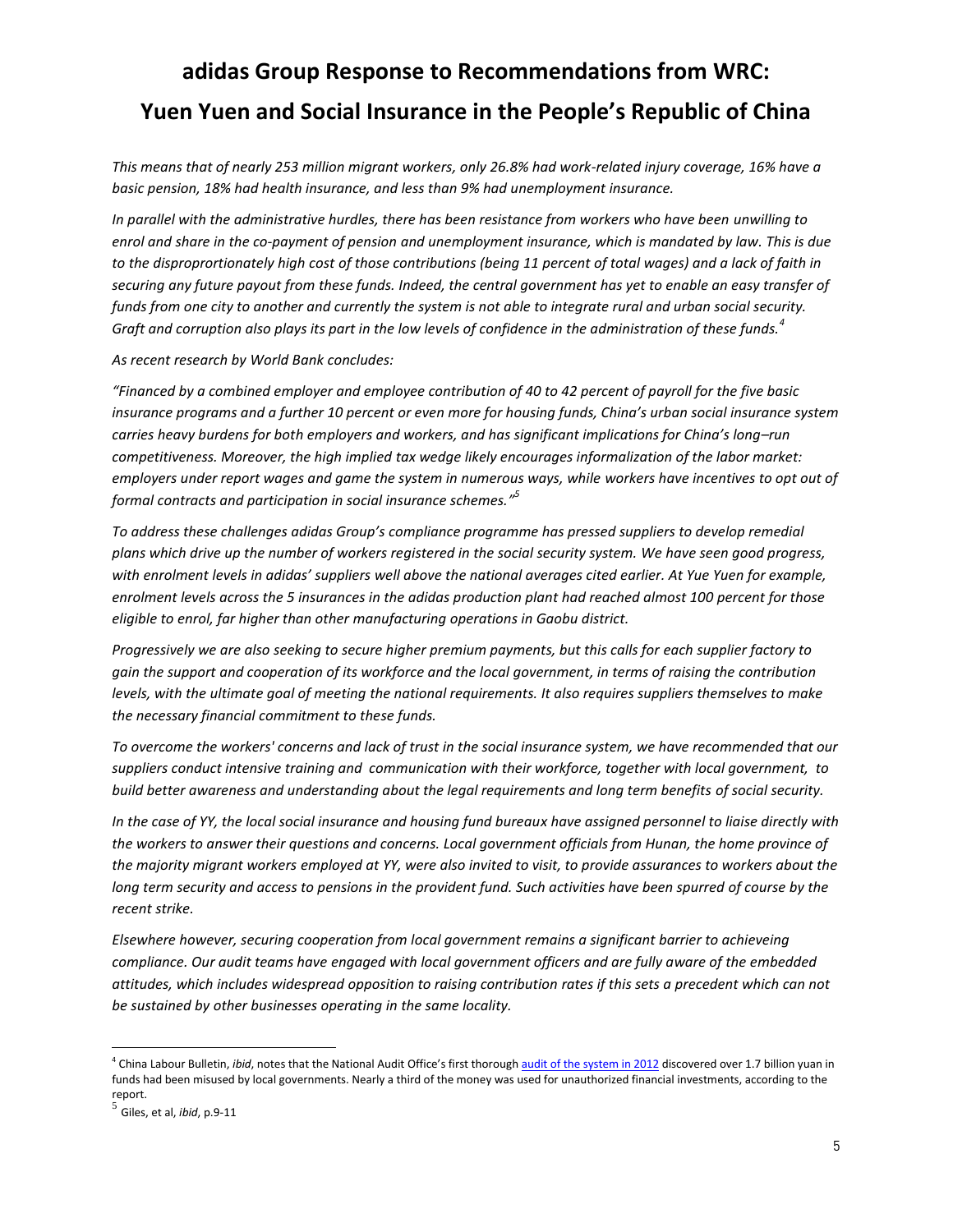*Finally, we recognise that adidas acting alone can not deliver compliance; other buyers sharing the same facilities must also lend their support to this endeavour. We have seen the lowest enrolment rates for workers in social insurance in those suppliers where we are the minority buyer, and where we have insufficient leverage to drive the required changes.*

*In summary, adidas Group's has sought to develop policies and approaches that acknowledge the short comings of China's national social security scheme, but at the same time seeks to move suppliers, and workers, progressively, towards full compliance. We do not accept private agreements with local government authorities as a substitute for compliance with national laws and continue to work towards addressing the gaps that exist in the social security system.* 

### **Footwear Disclosure**

**Finally, adidas should review and correct the flaws in its disclosure procedure which resulted in the repeated delays in including footwear factories in the lists of facilities producing collegiate licensed goods that are provided to the WRC, even after this failure to disclose was identified by the WRC.**

*The recommendation to review and enhance the disclosure procedure was completed earlier in the year and we have a more complete disclosure of makers of collegiate licensed products. We have for years disclosed a complete supplier list to the Fair Labor Association, and the FLA's university affiliates can have access to that information from the FLA.*

*The WRC's receives the adidas supplier disclosure from the Collegiate Licensing Company. The CLC updates their records (and disclosure to the WRC) twice annually, June and December. These are the timelines for licensing renewals. We have identified a number of cases in 2012 and 2013 when new suppliers or exiting suppliers were not being updated in the CLC's disclosures and after an evaluation of the processes for disclosure at both adidas and CLC, enhancements were made to render the disclosures more accurate.*

*The gap in providing footwear supplier disclosure to the WRC (between October 31, 2012 and December 11, 2012) was due to the time necessary to ensure the factories being disclosed actually made collegiate licensed products. It is important to note again that the supply chain disclosure to the FLA includes all footwear factories regardless of their status as makers of collegiate licensed products, and as such, the disclosure is straightforward and timelier to assemble.*

*Supply chains are subject to change, and do. We have committed publicly that if a disclosure is impacted by*  factories movement in and out of the approved supply chain and rendering the disclosure incomplete, we will *always investigate and follow up complaints.*

### **Other Points of Clarification**

*The political sensitivities of the YY case cannot be understated. This is one of the rare occasions where we have seen the direct and public intervention by the Central Government in a local labour dispute.*

We are concerned that the WRC report to the university community appears to simplify reality and place all *accountability on the shoulders of the supplier. It fails to inform the colleges of the role the Dongguan City government played, in directing and setting the social insurance and housing fund contributions for the factories within the Yue Yuen industrial complex and more broadly in the district in which they are located.*